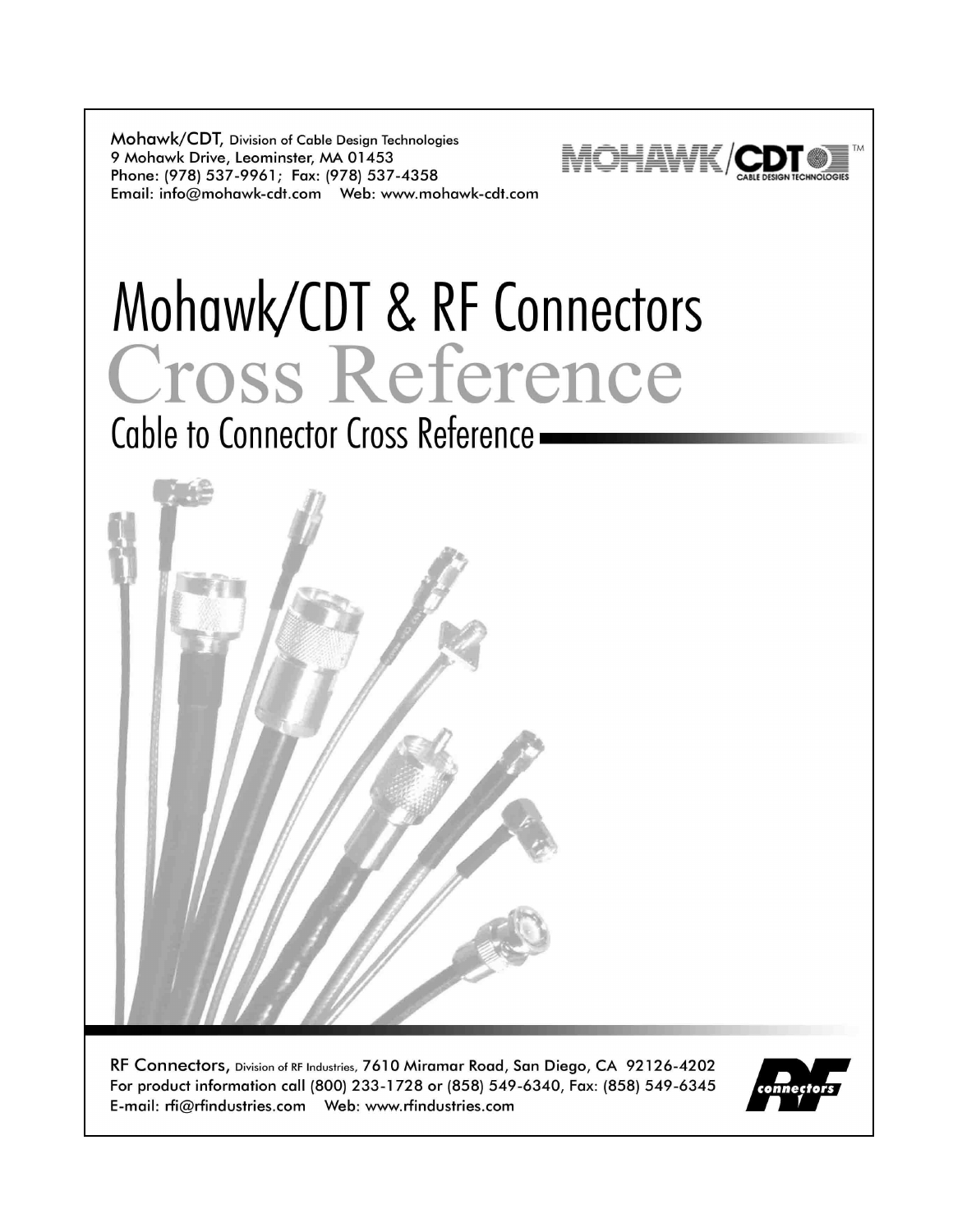# **HOW TO USE THIS MANUAL**

This manual is organized first by MOHAWK/CDT Cable groups and then by the types of RFI connectors available for each group. The connector lists are divided into subgroups by interface type.

Each connector listing contains the RFI part number, the description and the materials used for each connector. The materials listings consist of the body, shell, pin/contact, and dielectric.

The Cable Number Locator below is supplied for easy cross-referencing by cable part number to page number.

*Example:* 

*You need to know if RFI has an N Male Clamp Solder Plug for MOHAWK/CDT M50442.* 

*Refer to the table below for MOHAWK/CDT M50442. Go to page 2. Under the heading for Mohawk/CDT M50442, M50503, M56259 you will find RFN-1904-1N and RFN-1904-1S.*

From the description and the materials information you are able to determine if one of these connectors works for your application. The legend on page two explains the material codes used in this manual.

**Part numbers with an (\*) are special order only.** If you have special requirements, please contact RF Industries' sales department for assistance.

| Cable # | Page # | Cable # | Page # | Cable # | Page # |
|---------|--------|---------|--------|---------|--------|
|         |        |         |        |         |        |
| M50442  | 2      | M54418  | 3      | M54862  |        |
| M50447  |        | M54424  | 3      | M56134  |        |
| M50463  | 3      | M54425  | 3      | M56148  |        |
| M50503  | 2      | M54426  | 3      | M56259  |        |
| M52210  | 3      | M54862  | 3      | M56524  |        |

#### **Cable Number Locator**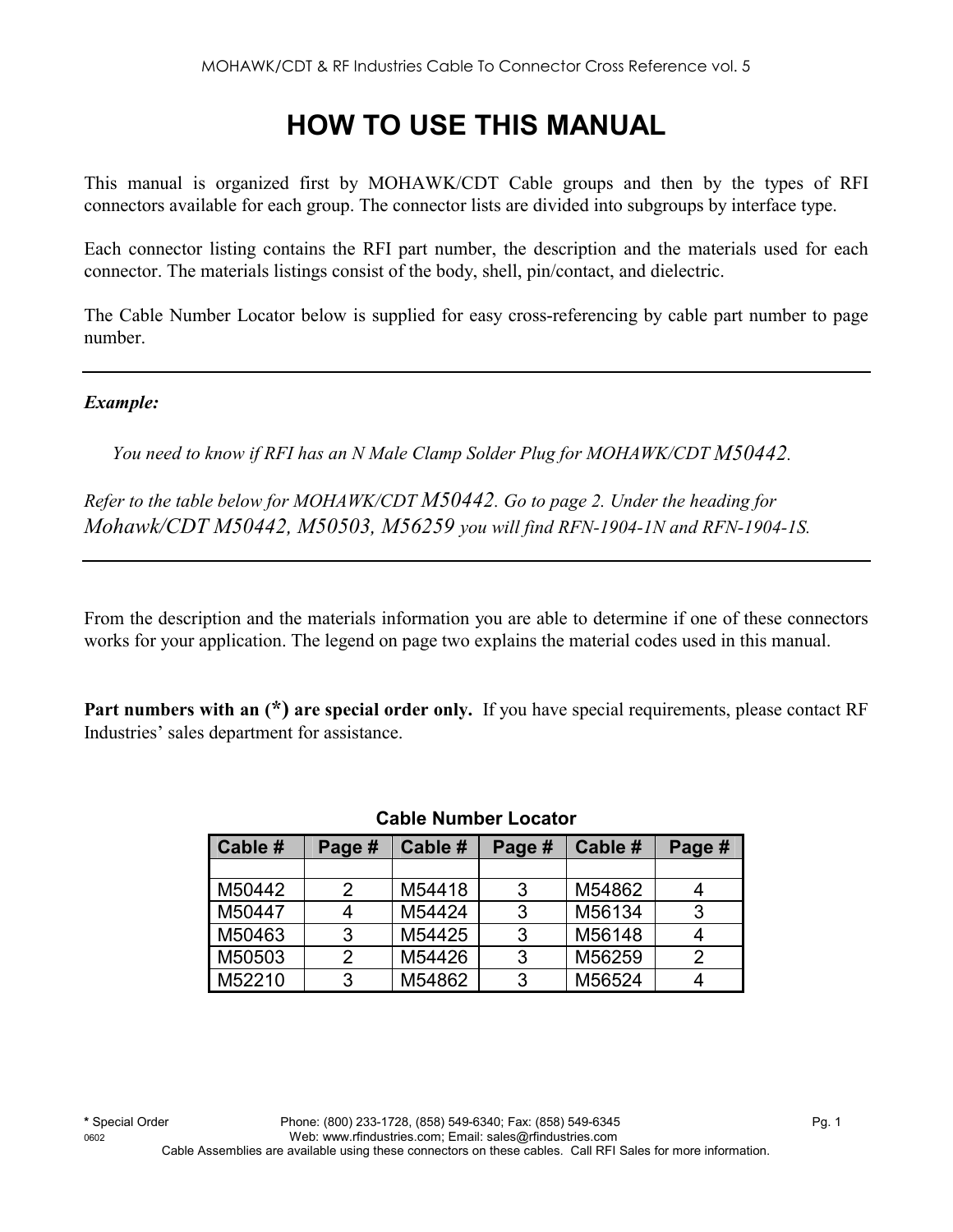*The information found in this guide was compiled using specifications that were current at the time of compilation. Please note that manufacturer's specifications are subject to change without notice. We therefore suggest that after using this guide to make your initial connector selections, you should obtain the latest product specifications from this cable manufacturer and RF Industries.*

# **MOHAWK/CDT & RF INDUSTRIES CABLE TO CONNECTOR CROSS REFERENCE**

| Legend                      |                             |                    |                                    |  |  |  |  |
|-----------------------------|-----------------------------|--------------------|------------------------------------|--|--|--|--|
| <b>BODY PLATING</b>         | <b>SHELL PLATING</b>        | <b>PIN/CONTACT</b> | <b>DIELECTRIC</b>                  |  |  |  |  |
| C - Chrome                  | C - Black Chrome            | $G -$ Gold         | <b>B</b> - Bakelite, Dap, Phenolic |  |  |  |  |
| $G - Gold$                  | $G - Gold$                  | $N -$ Nickel       | D - Delrin, Polypropylene          |  |  |  |  |
| $N -$ Nickel                | N - Nickel                  | $S - Silver$       | T-PTFF                             |  |  |  |  |
| $S -$ Silver                | S - Silver                  |                    |                                    |  |  |  |  |
| <b>SS</b> - Stainless Steel | <b>SS</b> - Stainless Steel |                    |                                    |  |  |  |  |

#### **Mohawk/CDT M50442, M50503, M56259**

| <b>PART NUMBER</b> | <b>DESCRIPTION</b>                                   | <b>BODY</b>  | <b>SHELL</b> | P/C            | <b>DIE</b>              |
|--------------------|------------------------------------------------------|--------------|--------------|----------------|-------------------------|
|                    | <b>BNC</b>                                           |              |              |                |                         |
| <b>RFB-1701-D</b>  | <b>BNC Male Clamp Plug</b>                           | N            | N            | G              | Τ                       |
| <b>RFB-1705</b>    | <b>BNC Male Twist-on Plug</b>                        | N            | N            | S              | D                       |
| <b>RFB-1706-9</b>  | <b>BNC Male Crimp Plug (Quick Disconnect)</b>        | N            | N            | G              | D                       |
| <b>RFB-1707-D</b>  | <b>BNC Male Crimp Plug</b>                           | N            | $\mathsf{N}$ | G              | $\overline{\mathsf{T}}$ |
| <b>RFB-1707-2</b>  | BNC Male Crimp Plug; UG-1789/U                       | N            | N            | G              | D                       |
| RFB-1709-D*        | <b>BNC Male Right Angle Clamp Plug</b>               | N            | $\mathsf{N}$ | G              | $\overline{\mathsf{T}}$ |
| <b>RFB-1710-D</b>  | <b>BNC Male Right Angle Crimp Plug</b>               | N            | N            | G              | $\overline{\mathsf{T}}$ |
| RFB-1710-D-05*     | BNC Male Right Angle Twist On Plug                   | N            | N            | G              | $\top$                  |
| <b>RFB-1717</b>    | <b>BNC Female Crimp Rear Mount Bulkhead Jack</b>     | $\mathsf{N}$ | ---          | G              | D                       |
| <b>RFB-1717-D</b>  | BNC Female Crimp Rear Mount Bulkhead Jack            | N            | ---          | G              | $\overline{\mathsf{T}}$ |
| <b>RFB-1720</b>    | BNC Female Solder Clamp Socket; UG-261/U             | N            | ---          | $\overline{s}$ | $\overline{\mathsf{T}}$ |
| <b>RFB-1720-D*</b> | <b>BNC Female Clamp Jack</b>                         | N            | ---          | G              | $\mathsf T$             |
| <b>RFB-1722</b>    | <b>BNC Female Twist-on Socket Jack</b>               | N            | ---          | S              | D                       |
| <b>RFB-1724</b>    | <b>BNC Female Crimp Jack</b>                         | $\mathsf{N}$ | ---          | G              | D                       |
| <b>RFB-1724-D</b>  | <b>BNC Female Crimp Jack</b>                         | N            | ---          | G              | T                       |
| <b>RFB-1760</b>    | BNC Wall Plate Flush Mount Crimp Jack                | N            | ---          | G              | D                       |
| <b>RFB-1761</b>    | BNC Wall Plate Flush Mount Twist-on Jack             | N            | ---          | G              | D                       |
|                    | <b>Mini Bayonet</b>                                  |              |              |                |                         |
| <b>RFM-2000</b>    | Mini-Bayonet Female Crimp Cable Jack; Kings KM-59-23 | $\mathsf{N}$ | $---$        | G              | T.                      |
|                    | N                                                    |              |              |                |                         |
| <b>RFN-1001-S</b>  | N Male Solder Plug                                   | $\mathbb S$  | $\mathbf S$  | G              | $\top$                  |
| <b>RFN-1904-1N</b> | N Male Clamp Solder Plug; UG-603/U, A/U              | N            | N            | G              | T                       |
| <b>RFN-1904-1S</b> | N Male Clamp Solder Plug; UG-603/U, A/U              | $\mathbf S$  | S            | G              | $\top$                  |
| <b>RFN-1907-2S</b> | N Male Crimp Plug                                    | S            | S            | G              | T                       |
|                    | <b>TNC</b>                                           |              |              |                |                         |
| RFT-1801*          | TNC Male Clamp Solder Plug                           | N            | N            | S              | T                       |
| RFT-1803-1         | TNC Male Crimp Plug (Captive Pin); MS39012/26-0012   | N            | N            | G              | D                       |
| <b>RFT-1805</b>    | TNC Male Solderless Plug; Amphenol 31-5061           | N            | N            | $\mathbf S$    | D                       |
| <b>RFT-1807</b>    | TNC Male Twist on Plug; AMP 221983-1                 | N            | N            | $\overline{s}$ | D                       |

**\*** Special Order Phone: (800) 233-1728, (858) 549-6340; Fax: (858) 549-6345 Pg. 2

0602 Web: www.rfindustries.com; Email: sales@rfindustries.com Cable Assemblies are available using these connectors on these cables. Call RFI Sales for more information.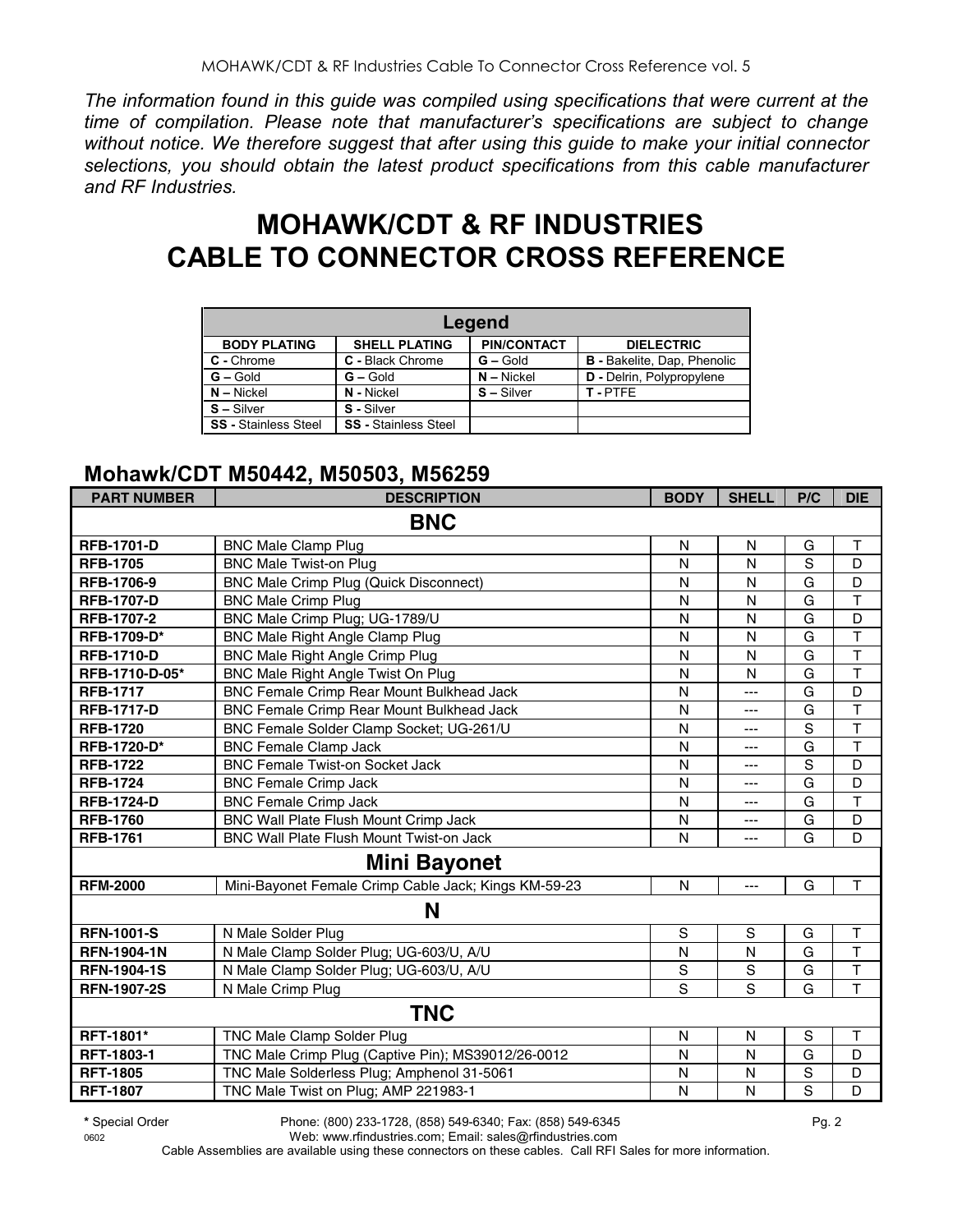| <b>RFT-1813</b>     | TNC Female Crimp Bulkhead; MS39012/28-0012          | N           | ---          | G   | D          |
|---------------------|-----------------------------------------------------|-------------|--------------|-----|------------|
| <b>PART NUMBER</b>  | <b>DESCRIPTION</b>                                  | <b>BODY</b> | <b>SHELL</b> | P/C | <b>DIE</b> |
| <b>RFT-1815</b>     | TNC Female Twist on Cable Jack                      | N           | ---          | S   | D          |
|                     | <b>UHF</b>                                          |             |              |     |            |
| <b>RFU-500</b>      | UHF Solder Plug; PL-259; Use with RFU-531 Reducer   | S           | N            | S   | Dap        |
| <b>RFU-501</b>      | UHF Solder Plug; PL-259; Use with RFU-531-S Reducer | S           | S            | S   |            |
| <b>RFU-506</b>      | <b>UHF Male Crimp Plug</b>                          | N           | N            | S   | Dap        |
| <b>RFU-520-D-03</b> | <b>UHF Female Clamp Jack</b>                        | N           | ---          | G   | т          |
| <b>RFU-531</b>      | Adapter/Reducer; Use with RFU-500                   | N           | N            | --- | ---        |
| <b>RFU-531-S</b>    | Adapter/Reducer; Use with RFU-501                   | $- - -$     | S            | --- | ---        |
| <b>RFU-531-Z*</b>   | Adapter/Reducer; Use with RFU-501                   | ---         | S            | --- | ---        |
|                     | <b>Mini-UHF</b>                                     |             |              |     |            |
| <b>RFU-601-5</b>    | Mini-UHF Female Crimp Jack                          | N           | ---          | S   | т          |
|                     | <b>MHV</b>                                          |             |              |     |            |
| <b>RHV-100-D</b>    | Medium High Voltage Male Clamp Plug                 | N           | N            | G   | т          |
| <b>RHV-106-D</b>    | Medium High Voltage Male Crimp Plug                 | N           | N            | G   | т          |
| <b>RHV-124-D</b>    | Medium High Voltage Female Clamp Jack               | N           | ---          | G   |            |

# **Mohawk/CDT M50463, M56134**

| <b>PART NUMBER</b>  | <b>DESCRIPTION</b>                               | <b>BODY</b> | <b>SHELL</b> | P/C | <b>DIE</b> |
|---------------------|--------------------------------------------------|-------------|--------------|-----|------------|
|                     | <b>BNC</b>                                       |             |              |     |            |
| RFB-1707-D2         | <b>BNC Male Crimp Plug</b>                       | N           |              | G   |            |
| <b>RFB-1717-D2*</b> | <b>BNC Female Crimp Rear Mount Bulkhead Jack</b> | N           | $---$        | G   |            |

#### **Mohawk/CDT M54862**

| <b>PART NUMBER</b>  | <b>DESCRIPTION</b>                               | <b>BODY</b> | <b>SHELL</b> | P/C | <b>DIE</b> |
|---------------------|--------------------------------------------------|-------------|--------------|-----|------------|
|                     | <b>BNC</b>                                       |             |              |     |            |
| <b>RFB-1707-D3*</b> | <b>BNC Male Crimp Plug</b>                       | N           | N            | G   |            |
| <b>RFB-1717-D3*</b> | <b>BNC Female Crimp Rear Mount Bulkhead Jack</b> | N           | $---$        | G   |            |

## **Mohawk/CDT M52210, M54418**

| <b>PART NUMBER</b> | <b>DESCRIPTION</b>                        | <b>BODY</b> | <b>SHELL</b> | P/C | <b>DIE</b> |  |
|--------------------|-------------------------------------------|-------------|--------------|-----|------------|--|
|                    | <b>BNC</b>                                |             |              |     |            |  |
| <b>RFB-1701-G</b>  | <b>BNC Male Clamp Plug</b>                | N           | N            | S   |            |  |
| <b>RFB-1707-G</b>  | <b>BNC Male Crimp Plug</b>                | N           | N            | G   |            |  |
| <b>RFB-1708</b>    | <b>BNC Male Crimp Plug</b>                | N           | N            | G   | D          |  |
| <b>RFB-1708-1T</b> | BNC Male Crimp Plug (Dbl. Shield)         | S           | N            | G   |            |  |
| <b>RFB-1710-G</b>  | <b>BNC Male Right Angle Crimp Plug</b>    | N           | N            | G   |            |  |
| <b>RFB-1717-G</b>  | BNC Female Crimp Rear Mount Bulkhead Jack | N           | ---          | G   |            |  |
| <b>RFB-1724-G</b>  | <b>BNC Female Crimp Jack</b>              | N           | ---          | G   |            |  |
| N                  |                                           |             |              |     |            |  |
| <b>RFN-1907-1G</b> | N Male Crimp Plug                         | S           | S            | G   |            |  |

## **Mohawk/CDT M54424, M54425, M54426**

| <b>PART NUMBER</b>      | <b>DESCRIPTION</b>                                                                                                     | <b>BODY</b> | <b>SHELL</b> | P/C  | <b>DIE</b> |
|-------------------------|------------------------------------------------------------------------------------------------------------------------|-------------|--------------|------|------------|
|                         | <b>BNC</b>                                                                                                             |             |              |      |            |
| <b>RFB-1707-J</b>       | <b>BNC Male Crimp Plug</b>                                                                                             | N           | N            | G    |            |
| * Special Order<br>0602 | Phone: (800) 233-1728, (858) 549-6340; Fax: (858) 549-6345<br>Web: www.rfindustries.com; Email: sales@rfindustries.com |             |              | Pg.3 |            |

Cable Assemblies are available using these connectors on these cables. Call RFI Sales for more information.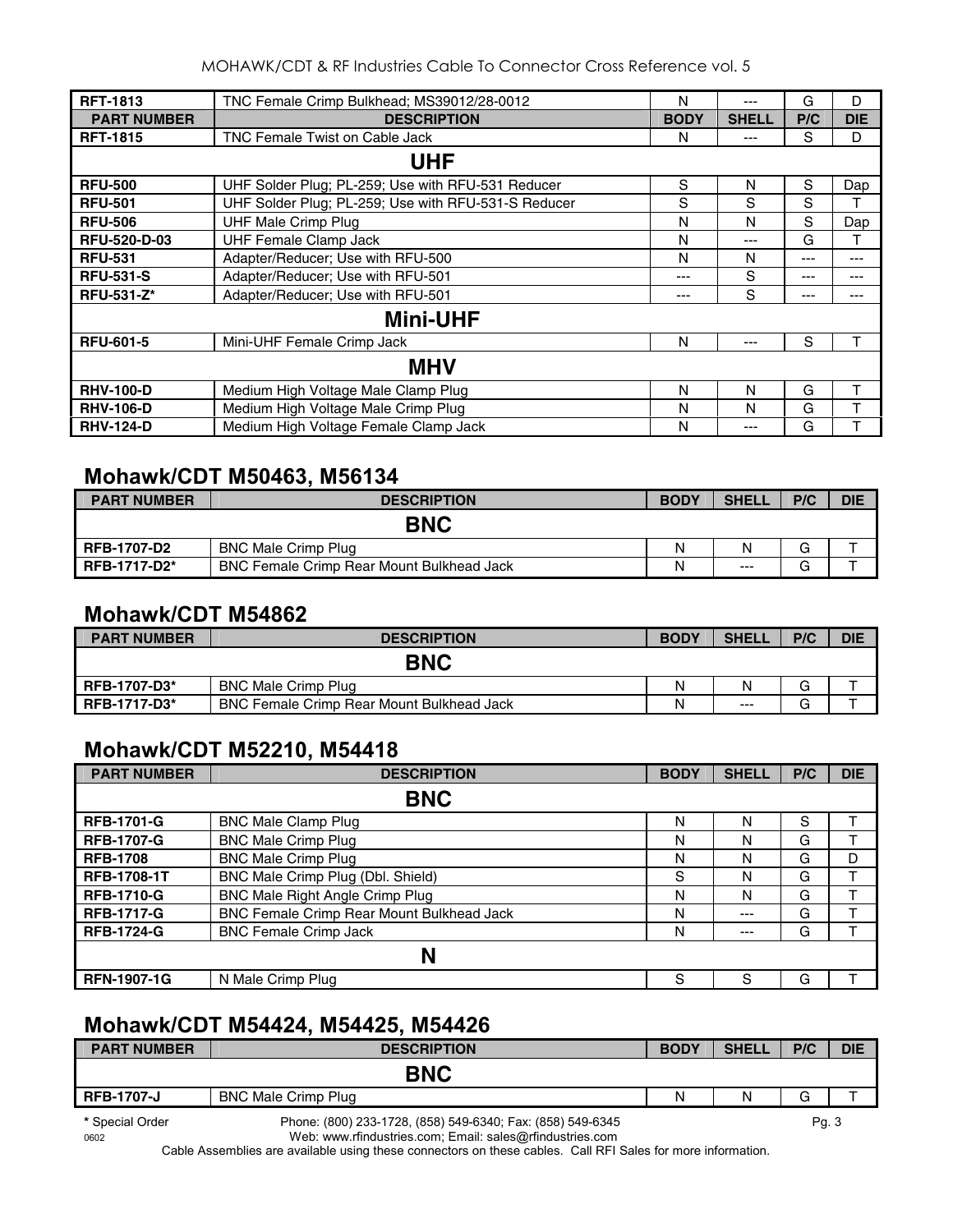| RFB-1710-J        | <b>BNC</b><br>Male Right Angle Crimp Plug 3         |         |  |
|-------------------|-----------------------------------------------------|---------|--|
| <b>RFB-1717-</b>  | <b>BNC</b><br>Female Crimp Rear Mount Bulkhead Jack | $--$    |  |
| <b>RFB-1724-J</b> | <b>BNC</b><br>Female Crimp Jack                     | $- - -$ |  |

## **Mohawk/CDT M54862,**

| <b>PART NUMBER</b> | <b>DESCRIPTION</b>                        | <b>BODY</b> | <b>SHELL</b> | P/C | <b>DIE</b> |  |  |
|--------------------|-------------------------------------------|-------------|--------------|-----|------------|--|--|
|                    | <b>BNC</b>                                |             |              |     |            |  |  |
| <b>RFB-1707-Q</b>  | <b>BNC Male Crimp Plug</b>                | N           | N            | G   |            |  |  |
| <b>RFB-1710-Q</b>  | <b>BNC Male Right Angle Crimp Plug</b>    | N           | N            | G   |            |  |  |
| <b>RFB-1717-Q</b>  | BNC Female Crimp Rear Mount Bulkhead Jack | N           | $---$        | G   |            |  |  |
| <b>RFB-1724-Q</b>  | <b>BNC Female Crimp Jack</b>              | N           | $---$        | G   |            |  |  |
|                    | <b>TNC</b>                                |             |              |     |            |  |  |
| <b>RFT-1803-Q</b>  | <b>TNC Male Crimp Plug</b>                | N           | N            | G   |            |  |  |

#### **Mohawk/CDT M56524**

| <b>PART NUMBER</b> | <b>DESCRIPTION</b>         | <b>BODY</b> | <b>SHELL</b> | P/C | <b>DIE</b> |
|--------------------|----------------------------|-------------|--------------|-----|------------|
|                    | <b>BNC</b>                 |             |              |     |            |
| <b>RFB-1707-Q1</b> | <b>BNC Male Crimp Plug</b> | Ν           | N            | -   |            |

#### **Mohawk/CDT M50447**

| <b>PART NUMBER</b>     | <b>DESCRIPTION</b>                        | <b>BODY</b> | <b>SHELL</b> | P/C | <b>DIE</b> |
|------------------------|-------------------------------------------|-------------|--------------|-----|------------|
|                        | <b>BNC</b>                                |             |              |     |            |
| <b>RFB-1707-S1</b>     | <b>BNC Male Crimp Plug</b>                | N           | N            | G   | т          |
| <b>RFB-1710-S1</b>     | BNC Male R/A Crimp Plug                   | N           | N            | G   |            |
| <b>RFB-1717-S1</b>     | BNC Female Crimp Rear Mount Bulkhead Jack | N           | ---          | G   |            |
| <b>RFB-1724-S1</b>     | <b>BNC Female Crimp Jack</b>              | N           | ---          | G   |            |
|                        | Mini-SMB 75 Ohm                           |             |              |     |            |
| <b>RSB-200-1-179DS</b> | Mini-SMB Crimp Plug                       | G           | ---          | G   | T          |
| <b>RSB-210-1-179DS</b> | Mini-SMB Right Angle Crimp Plug           | G           | ---          | G   |            |
| <b>RSB-220-1-179DS</b> | Mini-SMB Crimp Jack                       | G           | ---          | G   | ᠇          |
| RSB-221-1-179DS        | Mini-SMB Crimp Jack                       | G           | ---          | G   |            |
|                        | SMB 75 Ohm                                |             |              |     |            |
| <b>RSB-300-1-179DS</b> | SMB Crimp Plug                            | G           | ---          | G   |            |
| <b>RSB-301-179DS</b>   | SMB Crimp Plug, with Locking Shell        | N           | ---          | G   |            |
| <b>RSB-310-1-179DS</b> | SMB Right Angle Crimp Plug                | G           | ---          | G   |            |

#### **Mohawk/CDT M56148**

| <b>PART NUMBER</b> | <b>DESCRIPTION</b>                               | <b>BODY</b> | <b>SHELL</b> | P/C | <b>DIE</b> |
|--------------------|--------------------------------------------------|-------------|--------------|-----|------------|
| <b>BNC</b>         |                                                  |             |              |     |            |
| <b>RFB-1707-W</b>  | <b>BNC Male Crimp Plug</b>                       | N           | N            | G   |            |
| <b>RFB-1710-W</b>  | BNC Male Right Angle Crimp Plug                  | N           |              | G   | D          |
| <b>RFB-1717-W</b>  | <b>BNC Female Crimp Rear Mount Bulkhead Jack</b> | N           | $---$        | G   |            |
| <b>RFB-1724-W</b>  | <b>BNC Female Crimp Jack</b>                     | N           | $---$        | G   |            |

**Cable assemblies using any MOHAWK/CDT cable with any standard RF connector listed here are available in any specified length with short lead times. All flexible crimp cable assemblies are**